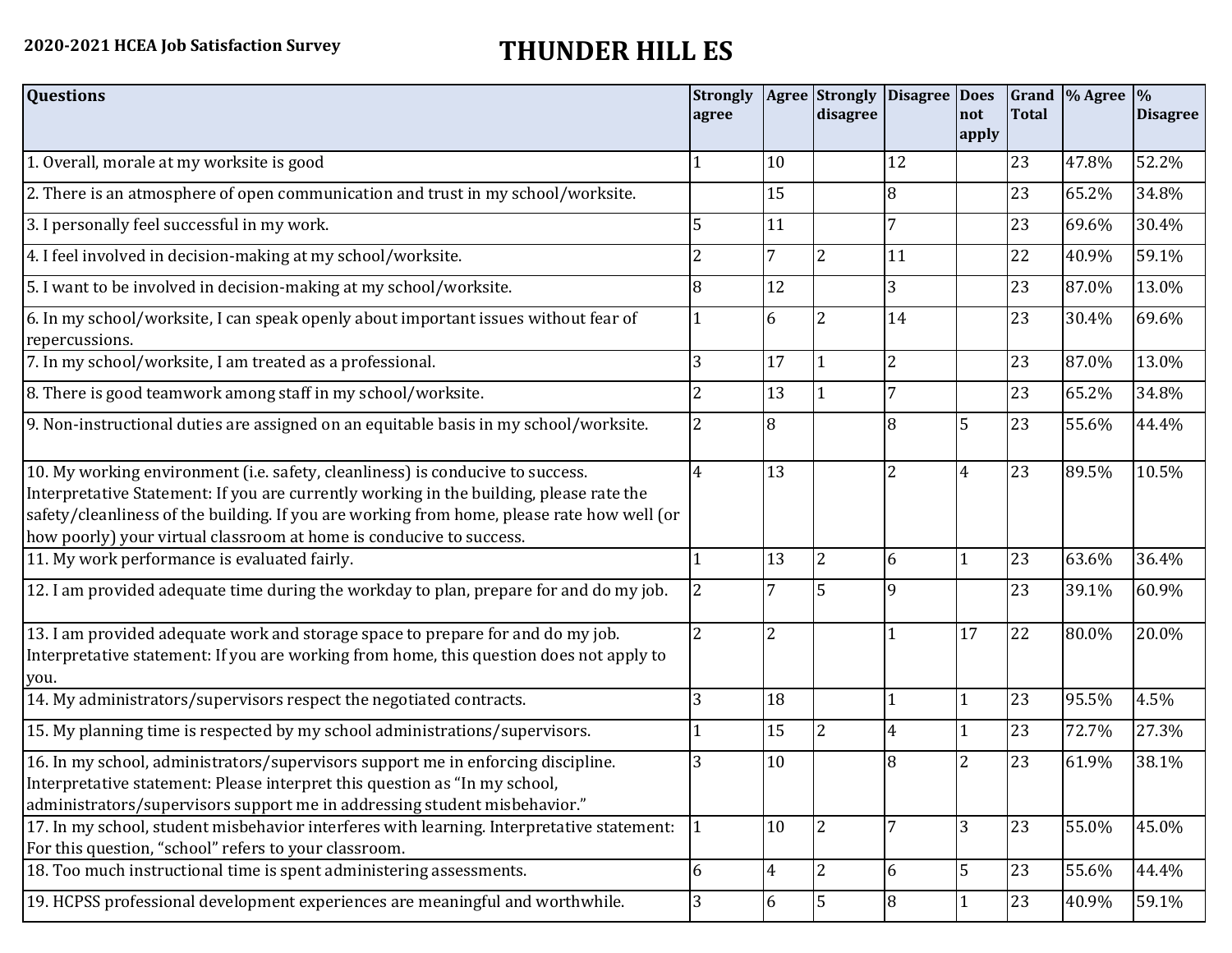## **2020-2021 HCEA Job Satisfaction Survey THUNDER HILL ES**

| 20. Increased workload has contributed to a decline in my morale.                                                                                          | 10              | 7              | $\overline{2}$ | 3        | -1             | 23 | 77.3% | 22.7% |
|------------------------------------------------------------------------------------------------------------------------------------------------------------|-----------------|----------------|----------------|----------|----------------|----|-------|-------|
| 21. I am paid fairly.                                                                                                                                      |                 | 7              | 6              | 9        |                | 23 | 34.8% | 65.2% |
| 22. I have confidence in the leadership exhibited by the HCPSS Superintendent.                                                                             | $\overline{2}$  | 8              | 3              | 8        | $\overline{2}$ | 23 | 47.6% | 52.4% |
| 23. I have confidence in the leadership exhibited by the Howard County Board of<br>Education.                                                              |                 | 9              | 4              |          |                | 23 | 43.5% | 56.5% |
| 24. I have confidence in the leadership exhibited by the Howard County Education<br>Association (HCEA).                                                    | 9               | 12             |                |          | $\mathbf{1}$   | 23 | 95.5% | 4.5%  |
| 25. I feel that HCPSS offers me the possibility of advancing professionally in the field of<br>education.                                                  | $\overline{2}$  | 14             |                | 5        | $\overline{2}$ | 23 | 76.2% | 23.8% |
| 26. In my position, I receive appropriate and adequate support and training.                                                                               | 4               | 8              |                | 10       |                | 23 | 52.2% | 47.8% |
| 27. During this current school year, I have experienced harassing behavior from<br>colleagues.                                                             |                 |                | 12             | 10       |                | 23 | 4.3%  | 95.7% |
| 28. During this current school year, I have experienced harassing behavior from<br>administrators/supervisors.                                             |                 | 2              | 13             | 8        |                | 23 | 8.7%  | 91.3% |
| 29. During this current school year, I have experienced harassing behavior from parents.                                                                   | $\overline{2}$  | 4              | 9              | 6        | $\overline{2}$ | 23 | 28.6% | 71.4% |
| 30. At my school I spend most of my PIP time on non-instructional activities.                                                                              | $\overline{2}$  | 6              | $\overline{2}$ | 3        | 9              | 22 | 61.5% | 38.5% |
| 31. At my school our administrator includes time during PIP for teacher-initiated<br>collaboration.                                                        |                 | 5              |                |          | 11             | 23 | 41.7% | 58.3% |
| 32. In my school, I spend too much time in meetings.                                                                                                       | 7               | $\overline{7}$ |                | 6        | $\mathbf{1}$   | 22 | 66.7% | 33.3% |
| 33. In my school, there is adequate support for special education students.                                                                                | $\overline{2}$  | 10             | 3              | 6        | $\overline{2}$ | 23 | 57.1% | 42.9% |
| 34. My administrator/supervisor provides people working from home with flexibility in<br>their workday.                                                    | 4               | 14             |                |          |                | 23 | 78.3% | 21.7% |
| 35. My administrator/supervisor has reasonable expectations of workload for staff while<br>in virtual learning.                                            | 3               | 11             | <sup>2</sup>   | 6        | $\mathbf{1}$   | 23 | 63.6% | 36.4% |
| 36. Students have adequate technology and tools (hardware/software/connectivity) to<br>participate in virtual learning.                                    | 3               | 19             |                |          |                | 23 | 95.7% | 4.3%  |
| 37. Staff have adequate technology hardware (e.g. computers, document cameras, other<br>technology hardware) to meet the requirements of virtual learning. |                 | 13             |                | 6        |                | 23 | 60.9% | 39.1% |
| 38. HCPSS has provided the software I need to do my job and collaborate with colleagues. 3                                                                 |                 | 16             |                |          |                | 23 | 82.6% | 17.4% |
| 39. The software and online services provided by HCPSS to do my job are difficult and/or<br>time-consuming to use.                                         | $\vert 4 \vert$ | 9              |                | <b>9</b> |                | 23 | 56.5% | 43.5% |
| 40. In my class, I feel that students are engaged in virtual learning                                                                                      | $\overline{2}$  | 15             |                | 4        |                | 23 | 77.3% | 22.7% |